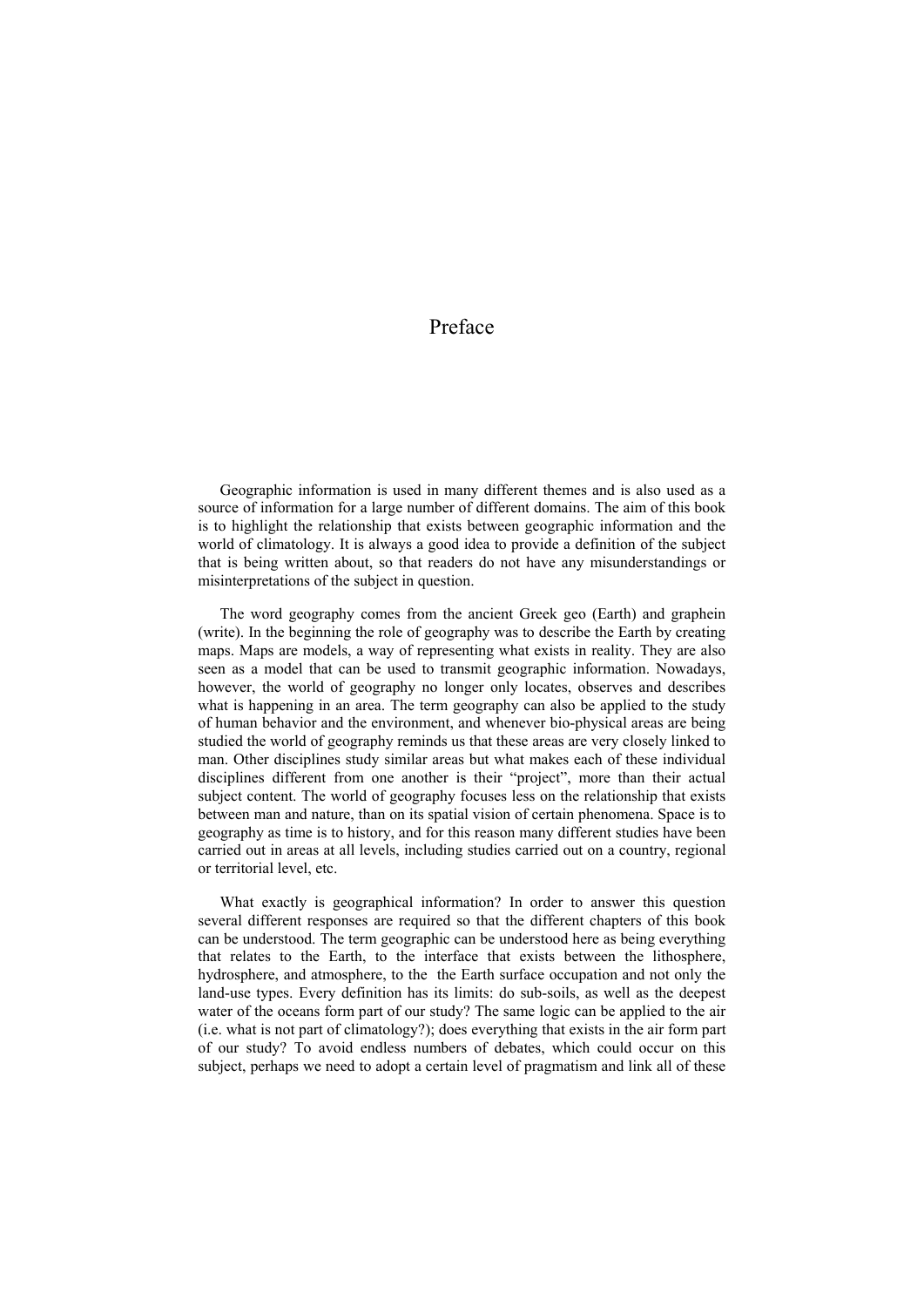## viii GIS and Climatology

different areas to one geographical space whenever these different areas are indirectly associated with one of the studies. In other words, if we are to understand these different areas, it is necessary to study them as closely as possible.

If geographic information takes into consideration the state of the surface of the Earth and its surrounding environment from a spatial point of view, then there is another important point that arises and needs to be dealt with: the type of geographic information that is to be produced. Nowadays, whenever the term geographic information is used it immediately involves the use of a tool known as a Geographic Information System (GIS). GISs are everywhere and are not only found in research laboratories (where they have been in use for a long time), but they can also be found in planning departments and in many administrative and local authorities. The important idea of linking one point or one pixel to a series of information with the aim of describing the point or pixel in the best possible way has been carried out by using powerful software. And the use of raster or vector GIS allows us to adapt to the different characteristics of the areas that are being studied.

It is difficult to state where the limit between the quantitative and qualitative worlds can be found in geographic terms. In this book, geographic information is more often than not the subject of the quantitative world, although this is not always the case. In the beginning, geographic information was considered in the widest terms possible and it included also the qualitative, as are often the metadata in climatology, for example. But it is true that the numbers (quantitative data) are much easier to process and deal with, as is shown in some of the different chapters of this book. Geographic information is a basis, a starting point for a series of sometimes complex operations that require multiple super positions or combinations so that a fixed goal can be reached. If quantification is compulsory each time a digital response is required, then the quantification process is also an impoverishment that is compulsory, and this is dealt with by some of the authors of the different chapters of this book: converting a measurement site into figures loses information, but what other method can be used? Several authors of this book and in particular, D. Joly, J.-P. Laborde, and P. Carrega, have been and are still faced with the following problem: as we have to digitalize information what method can we use in order to improve the process? The old issue of carrying out research on the field is raised once again. Some scientists think it is a necessary process, whilst others think that it is a time-wasting process. Although the different opinions of the different people concerned are based on strong arguments, they also depend on the individual person, for example, how they think, their memory and their mental understanding of their environment. The more operational scientists (in other words those who are committed to using concrete results) are normally those who carry out their research on site, in the field, at least in the short term.

Climatology is seen as being a domain that is capable of challenging geographic information. The field of climatology is an extremely large domain in which the number of climatologists has increased by a scale of 30 in a period of only 20 years. This book does not discuss the differences that exist between the worlds of climatology and meteorology. One major difference that does exist between these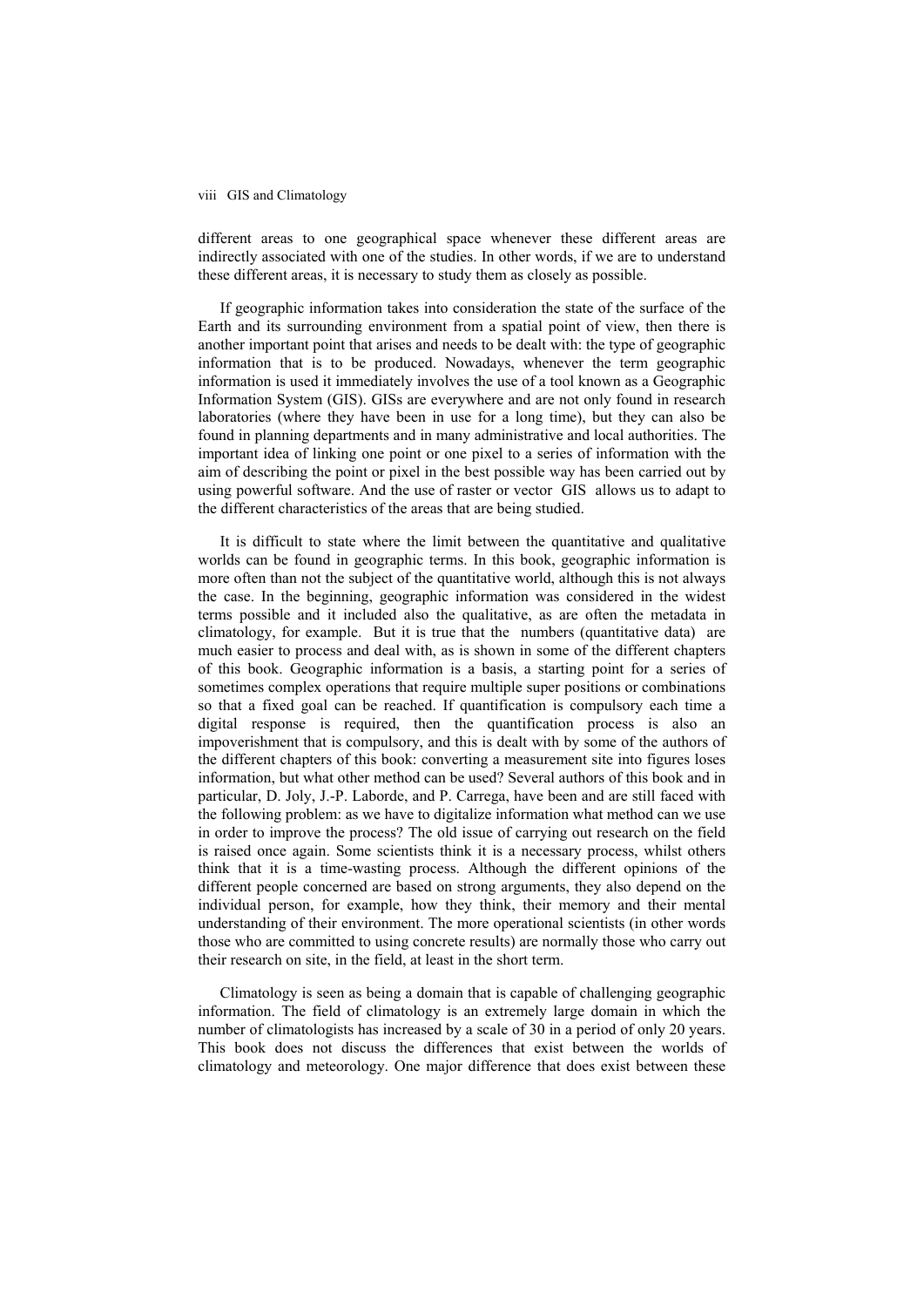Preface ix

two worlds, and that should be mentioned, is the time scale that each of these domains focuses on. Meteorology focuses on forecasting what is going to happen over the short term (over a period of a few hours to a few days), whereas climatology focuses on defining, ranking, and describing events that have occurred over a longer period of time (regardless of whether this time refers to the past or to the future). The expression, "the climate was really nice today", is not used and this is due to the fact that the term climate is used to describe a relatively long period of time (at least 30 years). This means that when climate is being studied, it is possible to observe key values (average, median, etc), as well as observing the distribution of these values, and thus, the extreme values. Therefore, the difference between climatology and meteorology is more functional and temporal than it is spatial. However, the limits as to where one ends and the other begins are quite unclear. As far as the future is concerned, how do we know when the notion of climatology takes over from meteorology? This is where the notion of functionality comes into force. As far as weather forecasting is concerned, there are not very many methods that are used that can provide an accurate forecast for a period of more than 15 days. The American meteorological model known as GFS publishes a weather forecast online for up to 384 hours after the current date (in other words up to 16 days after). The European model, however, does not take as many risks and publishes a weather forecast for up to 240 hours after the current date (in other words up to 10 days after). The temporal limits of physics laws, and deterministic processes, appears when we try to predict what the weather will be like for any particular day in the future because of the non-linearity of the equations that are used in forecasting, and also because of the fact that the initial state of the atmosphere is never fully known whenever the forecasts are being calculated.

There has been an undeniable amount of progress made in the world of meteorology over the last 20 years thanks to the use of such meteorological models, and the use of other complex solutions, which P. Bessemoulin describes in Chapter 4. However, these models and solutions have spatial and temporal limits. Nevertheless, this logic (and its future updated versions), is used to forecast the average state of the atmosphere in 20, 30 or even in 100 years time. This logic is also the subject of many current debates that are taking place and which deal with the following themes: what will the climate be like in the future? What do we all need to do so that climate change can be limited? What do we all need to do in order to adapt to the changes that will inevitably take place?

Climatology is also a field that is empirical and dominated by statistics, when models, which are traditionally used in the world of physics, are unable to respond to or have difficulties in responding to the demands that exist in climatology. If a new embankment is going to be built, working out its height involves considering the water levels that were measured in the area in the past. If these measurements are adjusted by Gümbel's distribution (for example), it then becomes possible to work out the probability that a certain level of water will be exceeded, and thus its "return period". All of this information should form part of what is known as a stationarity hypothesis, which nowadays is not normally validated.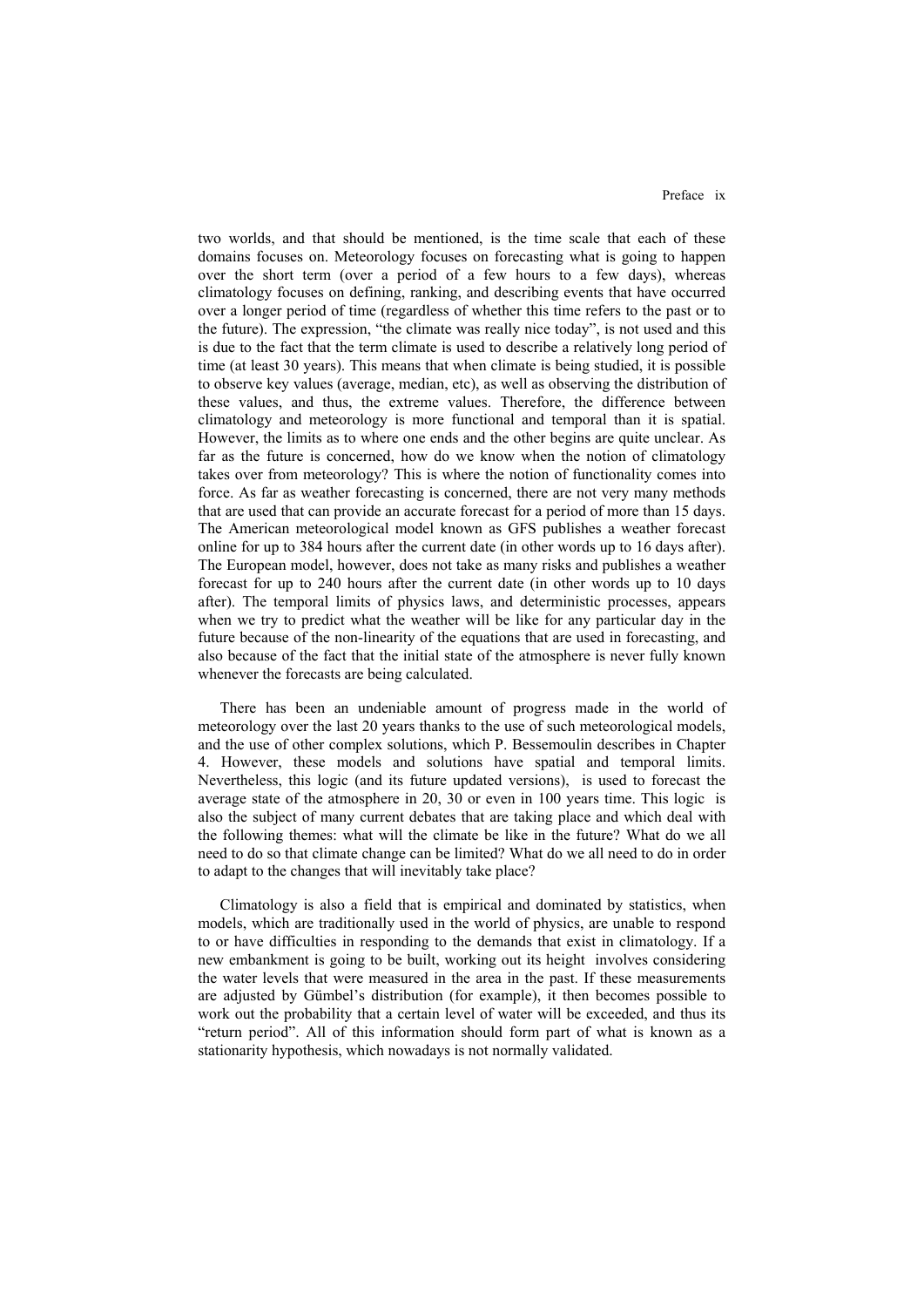## x GIS and Climatology

Bringing together models from both the worlds of physics and statistics is a usefull exercise from an an intellectual point of view, although formal, because interactions between models from these two domains occur on a daily basis. Each physical model relies ever so slightly on the use of calibration coefficients that are determined by statistics, and inversely, each effective and operational statistical model that is used in climatology relies on the use of different fundamentals that stem from the world of physics.

The most common methods that are used today include: multiple regressions, and geostatistics based on spatial autocorrelation (kriging in particular), which are sometimes combined. The use of neural networks is not as widespread, and this method does not seem to solve many of the issues that people thought it would be able to a few years ago.

Remote sensing is a term that is used to group together all of the different tools that are able to record information from a distance, which is usually done using airplanes or satellites. The multiple sensors, which can be found on board these vessels, can contribute to collecting geographic information that can be used to recreate the relief of an area or to evaluate how well a particular crop is growing from a phenological point of view, etc. Sensors can also be used to measure different climatological variables, such as the temperature of the Earth's surface or the temperature of the clouds as is explained in Chapter 3 by Dubreuil. What makes remote sensing different from other methods is that it can provide data on two different pieces of information that are being researched at the same time, or at least in part.

There is one fundamental issue that affects geographic information and the relationship that it has with the world of climatology: how is it possible to make these two different domains evolve together in the future? Roussel, the author of Chapter  $-6$ , reminds us that the geographic information produced depends on the metrological and political context in which it is used. With this in mind, different rules and regulations, as well as different socio-economic contexts and the mentality of the general public, will influence how the geographic information is used. Advances in technology in the future will probably change the way in which geographic information is measured, and as a result what is actually being measured. Will financial fluxes be a more important part of geographical information in the future?

This book is made up of eight chapters, and can be divided into two main parts.

The first part of the book is devoted to the technical aspect and the tools used to gather geographic information. In Chapter 1, Wolfgang Schoner analyses the bases of climatological observations for GIS applications, while in Chapter 2 Daniel Joly focuses on spatial analysis and cartography, and throughout the chapter he elaborates on the use of the statistical approach. In Chapter 3, Vincent Dubreuil shows how remote sensing can be used to provide us with both geographic information and information relating to the climate. In Chapter 4, Pierre